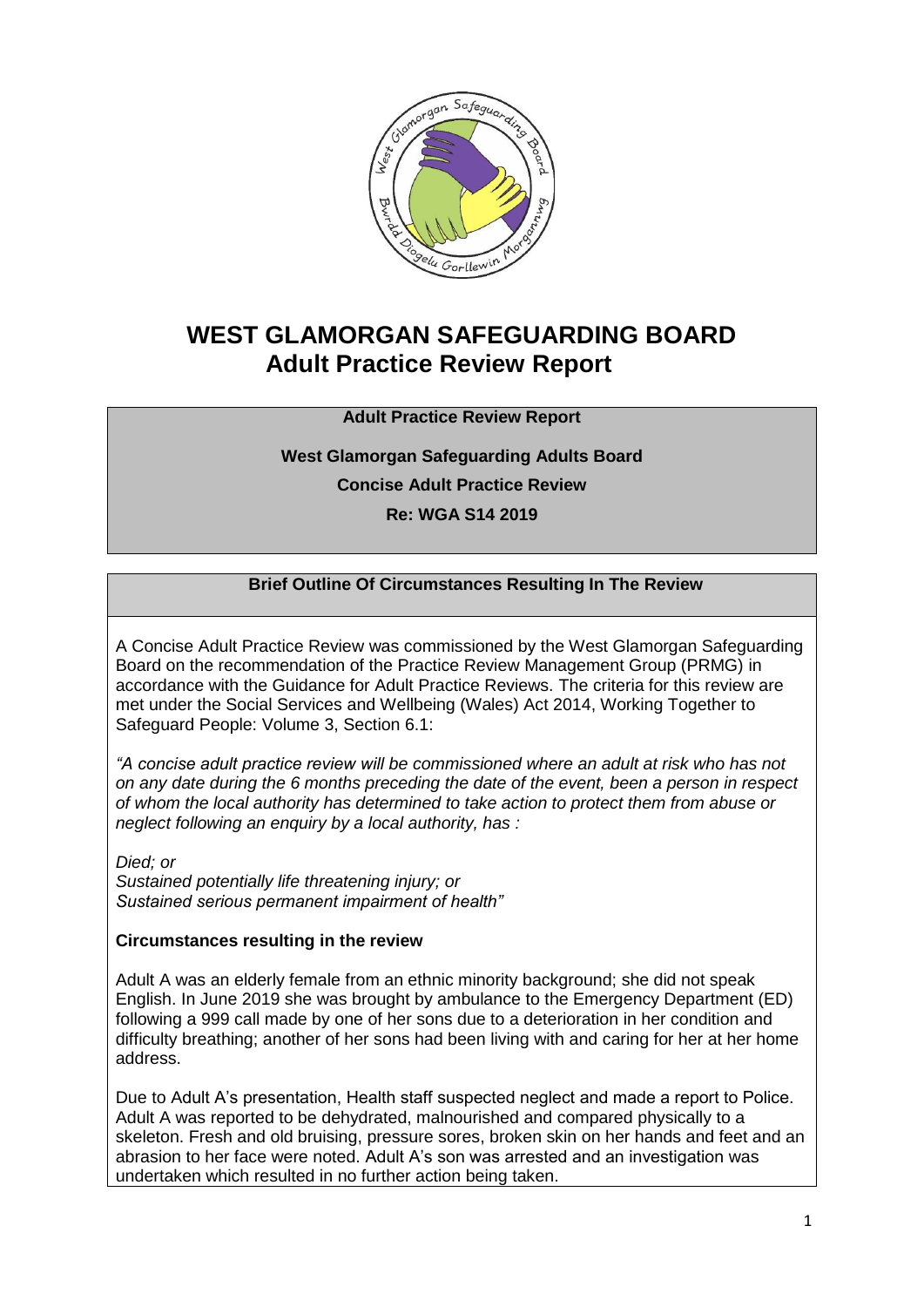Adult A died three days after her admission to hospital. The cause of death was recorded to be severe general deterioration, malnutrition and dehydration.

During the timeline, Adult A was seen at the GP Practice for investigations due to leg swelling. She was also seen at home on two occasions by an Assistant Practitioner**1** from the Occupational Therapy service, part of the Common Access Point (CAP) multidisciplinary team, following a referral by Adult A's daughter, on the advice of the GP, for a wheelchair to assist with her decreasing mobility. These visits generated a referral to District Nursing for considerations around incontinence, nutritional supplements and swelling to the foot.

This Concise Review covers the period from the 22<sup>nd</sup> of October 2018 to the 14<sup>th</sup> of June 2019. It begins with Adult A's first visit to the GP in two years due to the symptoms of leg swelling and ends when Adult A passes away in hospital.

#### **Practice And Organisational Learning**

#### **Screening and Prioritisation**

Adult A's daughter made a referral to CAP in December 2018 on the advice of the GP. She had seen the GP that day and disclosed that due to her mother's decreasing mobility she was struggling to get her to appointments. The referral was screened and a decision made that an occupational therapy assessment would be required. A conversation was undertaken with Adult A's daughter and the case was allocated to an Occupational Therapy Assistant Practitioner to visit Adult A at home.

Discussions at the learning event highlighted that the notes detailing the conversation with Adult A's daughter to screen and identify the issues that Adult A was experiencing were limited. It was felt that the screening was focused on the original request for a wheelchair for external use and did not consider Adult A's needs within the home and what she was and wasn't able to do. If the initial screening had been more thorough, a more appropriate allocation would likely have been made, given what was later established about Adult A's circumstances and needs.

It was also noted that the screening could have had more focus on support requirements for the family and that a carer's assessment should have been offered at this point.

It was encouraging to hear that since this time there has been some education within CAP for those with responsibility for screening referrals to ensure a more robust screening process is in place and that cases are allocated appropriately.

#### **Referrals**

**.** 

The review has identified a number of instances during the timeline when opportunities for referrals were missed, or referrals were made but became 'lost' in the system.

Due to Adult A's very small stature and low weight, a narrow wheelchair was requested by the Assistant Practitioner. Documents provided to the review show that Adult A's weight

**<sup>1</sup>** Occupational Therapy Assistant Practitioners work in support roles alongside qualified healthcare professionals and assess people's need for aids and equipment at home.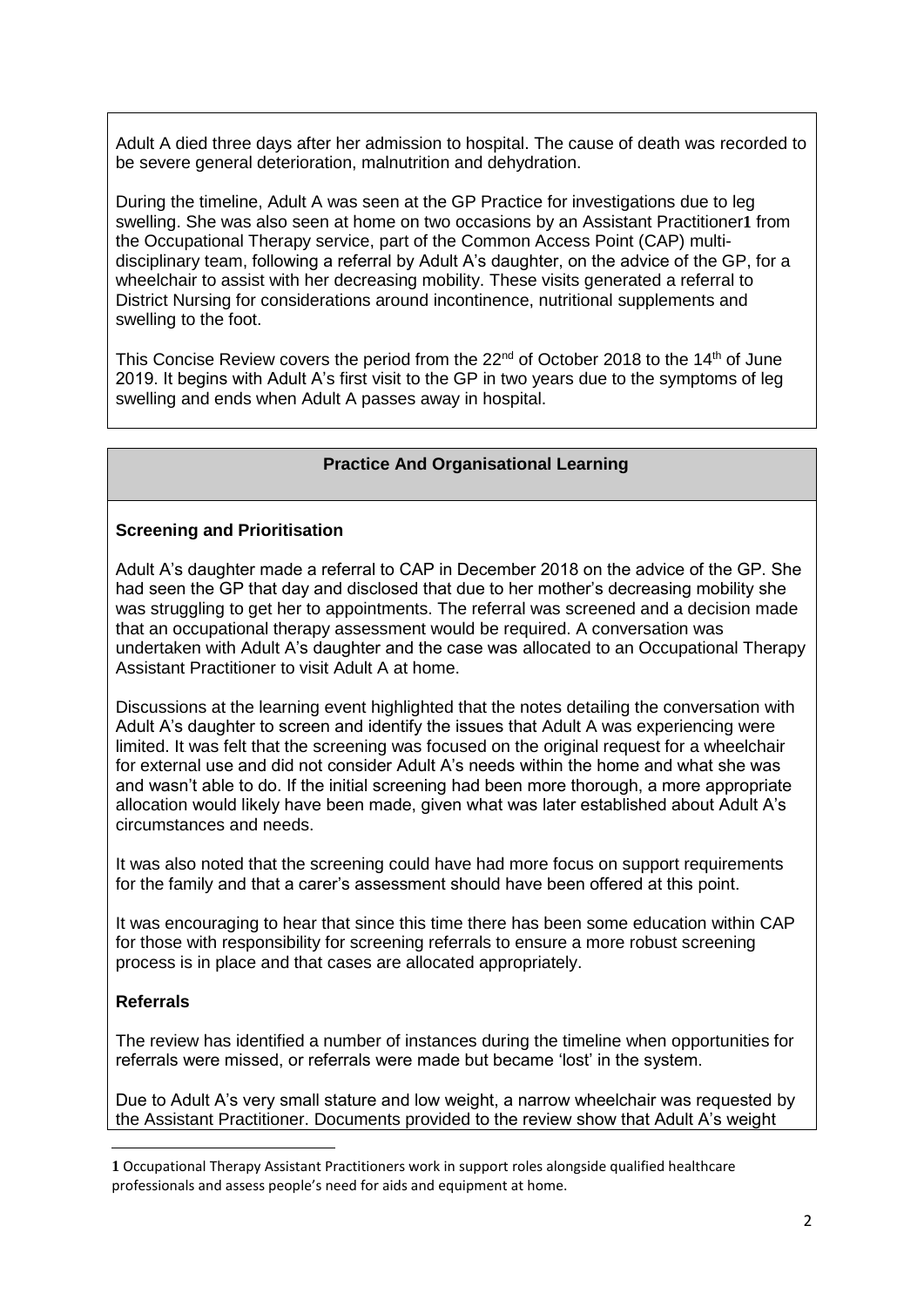had decreased from 38.8 kg in 2016 to 34.4 kg at the end of 2018. Such a request should have raised questions about the requirement for Dietician input however no such questions were raised and this was therefore a missed opportunity to refer to the Dietician. It was confirmed that practitioners within CAP have received training on the Malnutrition Universal Screening Tool (MUST)**2** and so the importance of utilising this tool needs to be reiterated.

In January 2019 Adult A was added on to the continence register by the District Nurse administration team following a discussion between the District Nurse and the Assistant Practitioner who had visited Adult A at home. This register was no longer in use and Adult A should instead have been signposted to the continence service. In March 2019, there is an entry in the District Nursing notes that Adult A's daughter had not heard anything with regards to a continence assessment; there is no record that this was followed up. It appears that this referral became 'lost' and Adult A was never assessed with regards to continence issues.

During the learning event, the District Nursing Service shared that some deficiencies had been noted in terms of how the information provided by the Assistant Practitioner was triaged and how the action taken as a result was recorded. In response the method of collating information and triaging within a Single Point of Contact (SPOC) has now been updated and paper forms have been replaced with an electronic system.

Wales Ambulance Service Trust (WAST) attended Adult A's address in June 2019 in response to the 999 call made by Adult A's son. The attending Paramedic submitted a Safeguarding referral to the WAST Safeguarding Team due to concerns about bruising and skin tears observed to Adult A's body, the condition of her property and a number of weapons located within the room in which she had been sleeping. A report was also made to police in relation to the weapons who attended and confirmed that these were replicas. The WAST Safeguarding Team have been unable to locate the Safeguarding referral and it was not received by the Local Authority Safeguarding Team.

At the learning event, the WAST representative explained that a situation such as this is no longer able to occur as the internal process for submitting Safeguarding referrals within WAST has now changed and all clinicians are provided with IPads from which they are able to make reports directly to the Local Authority.

Adult A was visited at home in December 2018 following a referral to the Care of the Elderly Consultant, made by the GP to support Adult A and her family with advice around weight loss and reduced appetite. This visit was recorded as unsuccessful and a follow up appointment was made for Adult A at the clinic in January 2019.

It was not documented in Health records why this visit was unsuccessful. It was established by the Health panel representative, following a conversation with the Consultant that attended the address, that Adult A's son had refused her entry as she did not have any professional identification with her, as she was between roles at the time. This was also confirmed by Adult A's family. It is expected practice for all professionals to carry appropriate identification and this was acknowledged by the Consultant.

The follow up appointment to the failed visit was cancelled by Adult A's son and a letter sent to the GP notifying them that Adult A did not attend. The reviewers were advised that there is a process within the surgery whereby all incoming letters are screened by a GP. On this occasion the GP screening the letter was not the same GP that had seen Adult A the previous month and the letter was filed for 'no further action'. During a conversation with the reviewers the GP confirmed that this is standard practice and that they would not normally

**.** 

**<sup>2</sup>** The MUST tool is a five step screening/assessment tool to identify adults who are malnourished or obese. It includes management guidelines which can be used in the development of a care plan and next steps.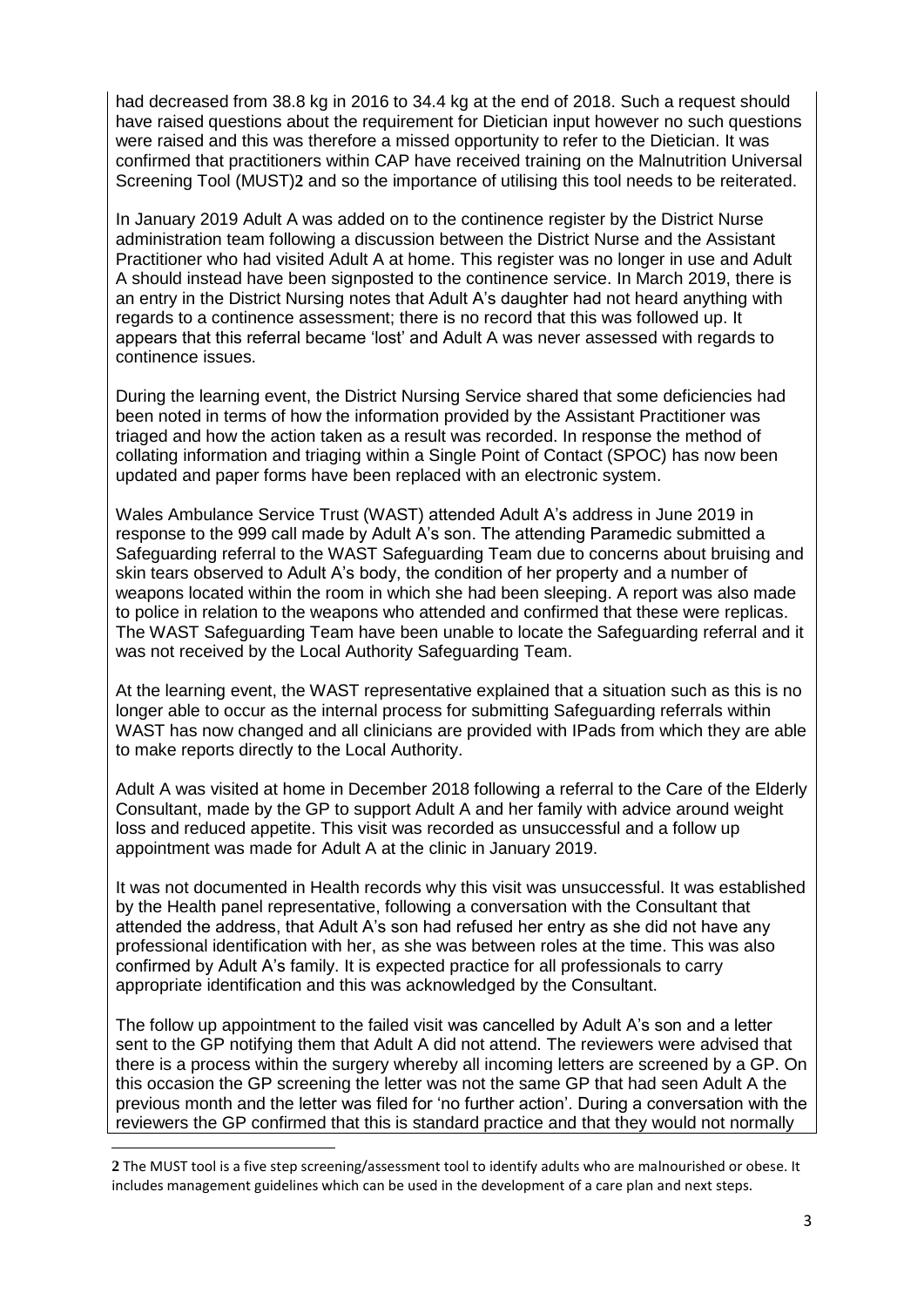act on a 'did not attend', unless there were concerns already highlighted.

The GP did share that if they had screened the letter, given their knowledge of Adult A's previous presentation, they would have likely requested a further appointment to re-review her weight and other ongoing issues and this would have included a referral to the Dietician. The reviewers were advised that due to capacity issues, continuity of GP is a challenge and not practically possible.

# **Consent, Capacity and the Use of Interpreters**

When a referral is received by Social Services or Health, consideration should always be given to whether the person being referred has consented to the referral and is aware that their personal information will be shared in order to assess what intervention is required. If the person is deemed to lack capacity to make decisions, a Best Interest consideration is needed and this should be documented in the person's record. The Mental Capacity Act (2005) identifies professional responsibilities when working with people for whom the Act applies.

Within the timeline, Adult A was supported to GP appointments by her daughter. From the documented information provided to the review, the reviewers were unable to identify whether Adult A consented to her daughter being present and to her medical information being shared with her.

It was unfortunate that the GP was unable to attend the learning event to reflect on their involvement and participate in the multi-agency discussions, however the reviewers were able to speak with them after the event to gain their views. During this meeting the GP reported a "good rapport" between mother and daughter at appointments and no concerns were documented on GP records. Therefore consent was presumed in these circumstances. The GP shared that this is not uncommon and highlighted that they have a high number of patients who are supported by family members. Unless the surgery has concerns, this is common practice. For people whose first language is not English, there is the option of Language Line (telephone interpreter), but this is only usually used where there are concerns.

At the learning event, it was identified that, at the point of referral to CAP, capacity was presumed and it was assumed that Adult A was in agreement for her daughter to make contact for the purposes of making a referral for a wheelchair. There were no concerns identified at point of referral that would indicate that Adult A's daughter was not acting in her mother's best interests.

During the learning event there was a discussion about the use of an interpreter, as Adult A's first language was not English and Adult A could not converse in English. Social Services staff reported that it is not expected practice for them to use an interpreter unless there are concerns that the person advocating is not doing so in that person's best interests. However, Health staff attending the learning event reported that there would be an expectation on them to consider the use of Language Line at the point of referral.

As the referral was received by a Social Services representative within CAP, there was no recorded consideration of using an interpreter and this is in line with current organisational practice and policy.

The review has identified that there are conflicting processes in relation to the use of interpreters within the integrated team and it is recommended that this be reviewed to ensure consistency for service users, regardless of the allocation within CAP.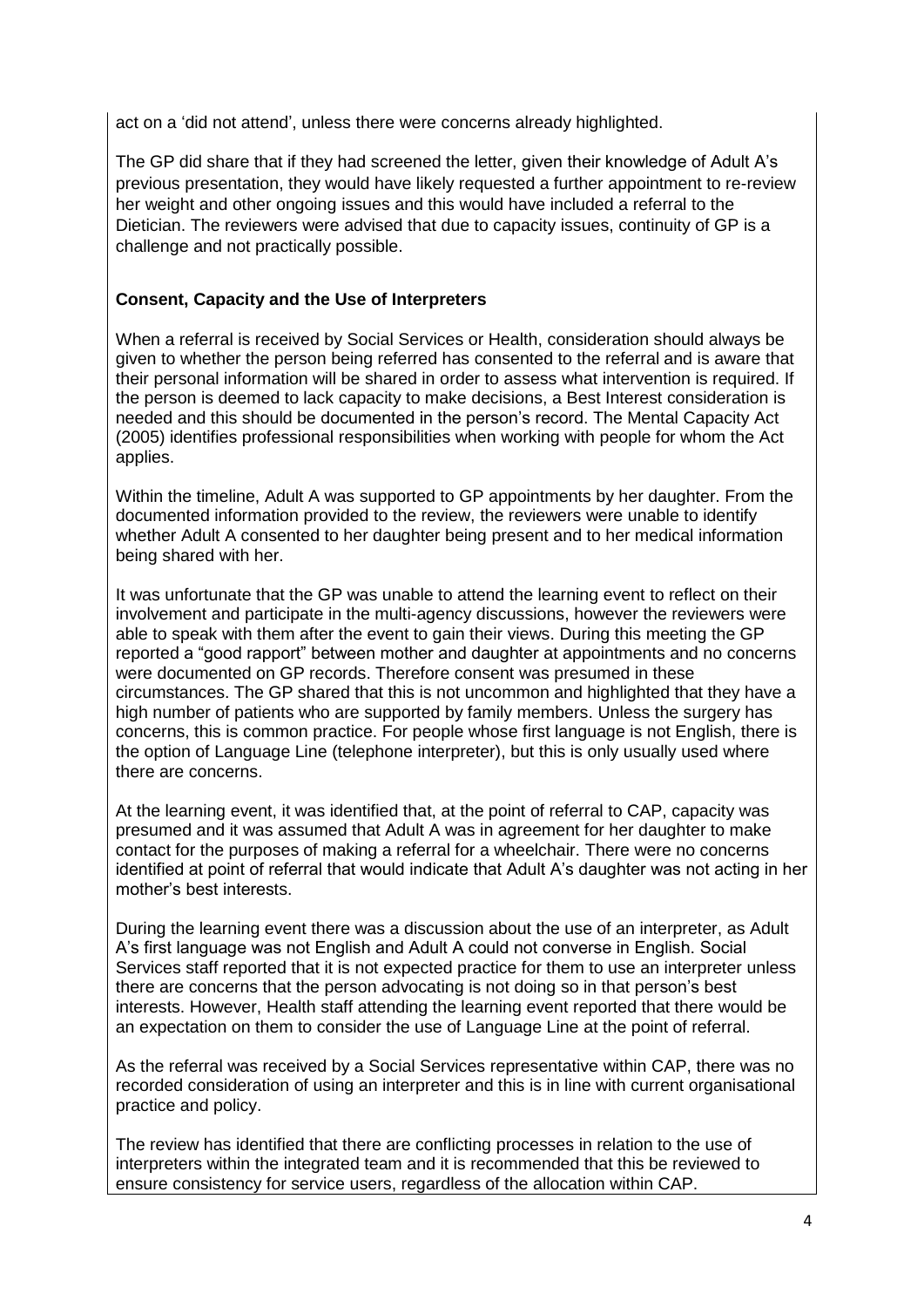Through the ongoing support being offered there was evidence of numerous referrals being made for additional support and assessment. Consent for these referrals and interventions was sought via Adult A's son and daughter. When consenting, there were no concerns being raised in regards to Adult A's children acting in their mother's best interests and therefore this consent was accepted by Health and Social Care professionals.

In January 2019 Adult A's daughter declined a GP review offered by the District Nurse and a referral for a Social Worker offered by the Assistant Practitioner. Her son also declined support from the Care of the Elderly Consultant.

Following the visit to Adult A in January 2019, the Assistant Practitioner documented inappropriate manual handling techniques being used by the family to support Adult A into the bath, poor home conditions, poor nutritional intake, very low weight, poor fluid intake and continence issues. Given these concerns, consideration could have been given to a Mental Capacity Assessment and Best Interest Decision in relation to the family declining interventions. It is not documented that her children held Lasting Power of Attorney in relation to Health and Welfare, and neither was it clear whether they were acting in their mother's best interests by declining this support as there was no evidence available to the reviewers that suggested professionals had explored with the family their reasons for declining the same.

Adult A was presumed to have capacity throughout the timeline and the reviewers have found no evidence that anyone had assessed Adult A's capacity.

It was evident that there were opportunities to access advocacy and interpreter services in order to ascertain Adult A's wishes and views and through this work, capacity could then have been assessed.

It is not clear whether Adult A was provided with information to make an informed decision about her care. The reviewers were not provided with any documentation to suggest that the potential risks around decisions being made were shared with Adult A or her family. If this was shared, it would not have been possible for professionals working with Adult A to establish whether the information translated by Adult A's daughter encompassed these risks. Family members may not always fully explain risks due to the potential impact this could have on the person. Therefore, without advocacy and the use of an interpreter, it would not have been possible for professionals working with Adult A to be sure that she understood the risks associated with inappropriate manual handling transfers and declining medical appointments and interventions.

# **Safeguarding Thresholding**

The concerns documented by the Assistant Practitioner following the visit to Adult A in January 2019, combined with the family declining interventions on their mother's behalf, would have met the threshold for a Safeguarding report.

The Wales Safeguarding Procedures would have supported access to advocacy and interpreter services in order to ascertain Adult A's views and wishes. Capacity Assessments could also have been requested as part of the Safeguarding process to fully assess Adult A's level of understanding and whether she was consenting to her care arrangements.

By submitting a Safeguarding report, there would have been opportunities for all professionals to share information and consider what support was needed in terms of reducing risks to Adult A and whether a Best Interest Meeting/Decision was needed to consider accommodation, care and treatment.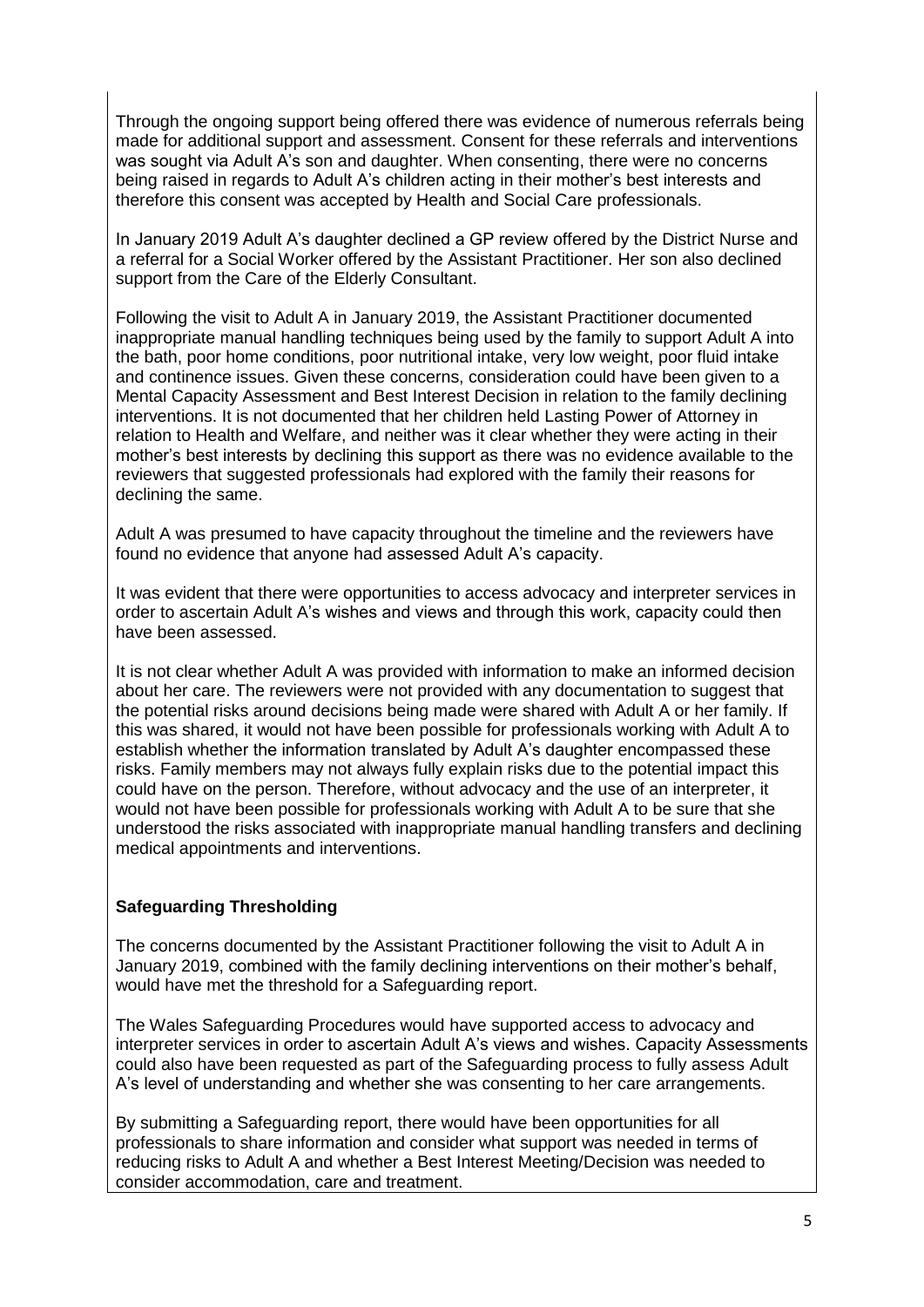There were indicators of potential risk throughout the timeline. The Safeguarding process would have been an opportunity for professionals to share their concerns with Adult A and her family to try to engage with them to provide the appropriate levels of support.

# **Views of Adult A's Daughter**

As part of the review process one of the reviewers spoke with Adult A's daughter. During this conversation she said she felt that her mother had been 'forgotten' when a professional who had attended the address without ID and was refused entry, did not return. She stated she assumed that this meant that her mother's situation was not a priority and that other people who were more ill and more in need of a service would now be seen before her.

Adult A's daughter said the family were shocked when her mother's condition deteriorated as they had not understood that she was so unwell. For them this was compounded by the fact that, in their eyes, the GP had been unable to provide an answer as to why her mother's legs were swollen or offer an alternative to the care that the family were providing, and so they had continued doing what they had always done.

When the reviewers spoke with the GP they confirmed that the investigations undertaken had not raised any medical concerns and therefore they had referred Adult A to the Care of the Elderly Consultant to support the family with advice and assistance around weight loss and nutrition. This support was later declined by Adult A's son.

Professionals need to ensure that family members fully understand the outcomes of medical investigations and supportive interventions, including potential outcomes when these are declined, and that understanding is checked so that family are not left to make assumptions about the needs of those they are caring for. This is all the more important where family are being used as interpreters.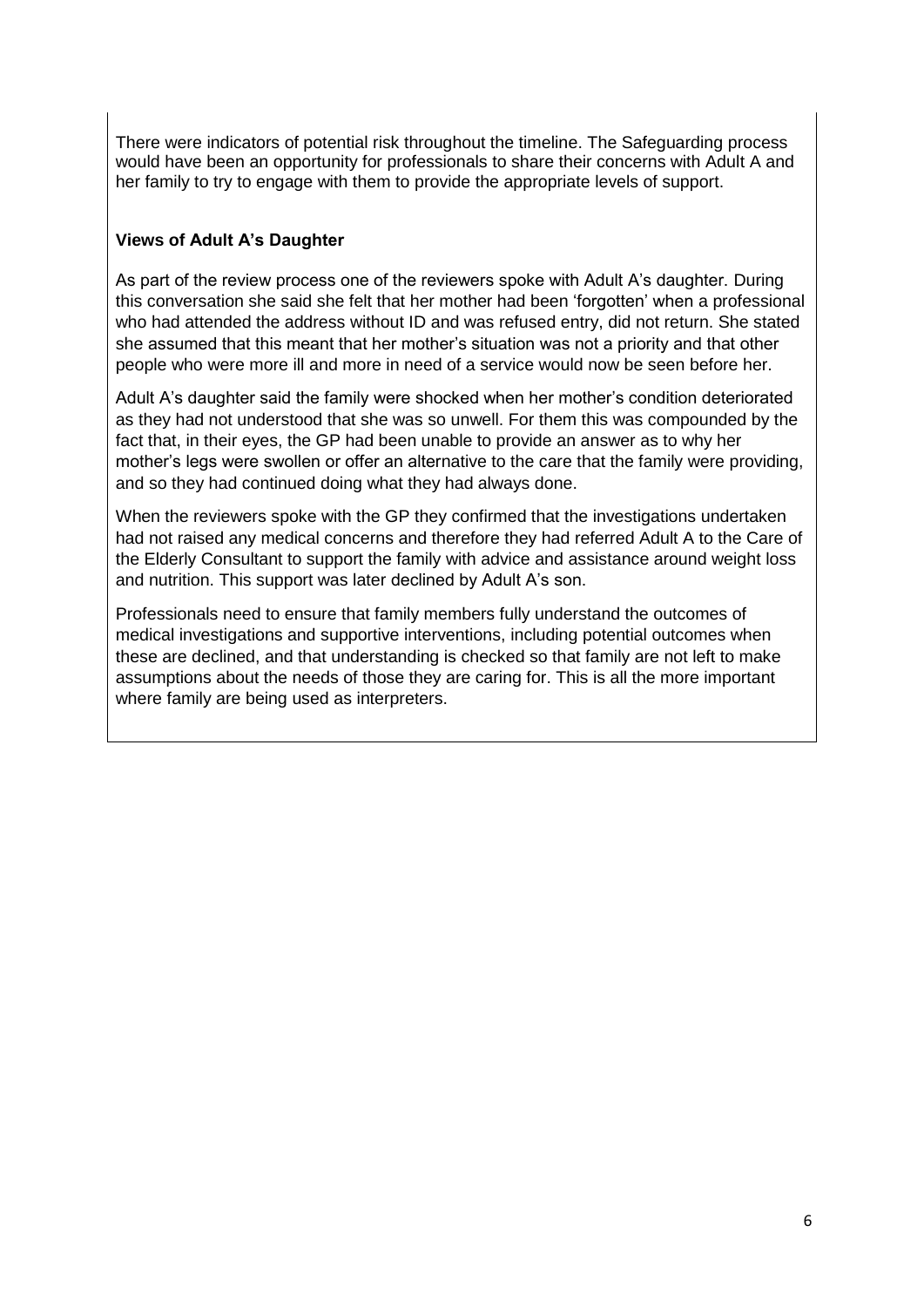# **Improving Systems and Practice**

(What needs to be done differently in the future and how this will improve future practice and systems to support practice)

#### **Recommendation 1**

All agencies need to ensure that screening processes to determine allocation of resources are thorough and documented accurately and in detail to ensure the correct allocation at the earliest opportunity.

#### **Recommendation 2**

Health and Social Care practitioners should use the Malnutrition Universal Screening Tool (MUST) when concerns are raised about low weight or poor nutritional intake to ensure appropriate support is provided to those who are malnourished or at risk of becoming malnourished.

# **Recommendation 3**

The Safeguarding Board should be assured that there is consistency in the use of interpreters within multi-disciplinary teams to ensure that all service users' wishes and feelings are captured and consent and capacity can be explored at the point of referral if a person does not understand or speak English.

# **Recommendation 4**

The Safeguarding Board should be assured that where concerns arise that a family member is not acting in a person's best interests, staff are aware that advocacy support and/or translation should be sought to ensure the person is providing informed consent to the way their support is being provided.

# **Reminders of practice**

- The importance of accurate and up to date record keeping including details of telephone conversations and actions taken.
- Professionals need to ensure that family members fully understand the outcomes of medical investigations and supportive interventions, including potential outcomes when these are declined, and that understanding is checked so that family are not left to make assumptions about the needs of their loved ones. This is all the more important where family are being used as interpreters.
- All professionals should be aware of their duty to report an Adult at Risk in line with the Wales Safeguarding Procedures 2019.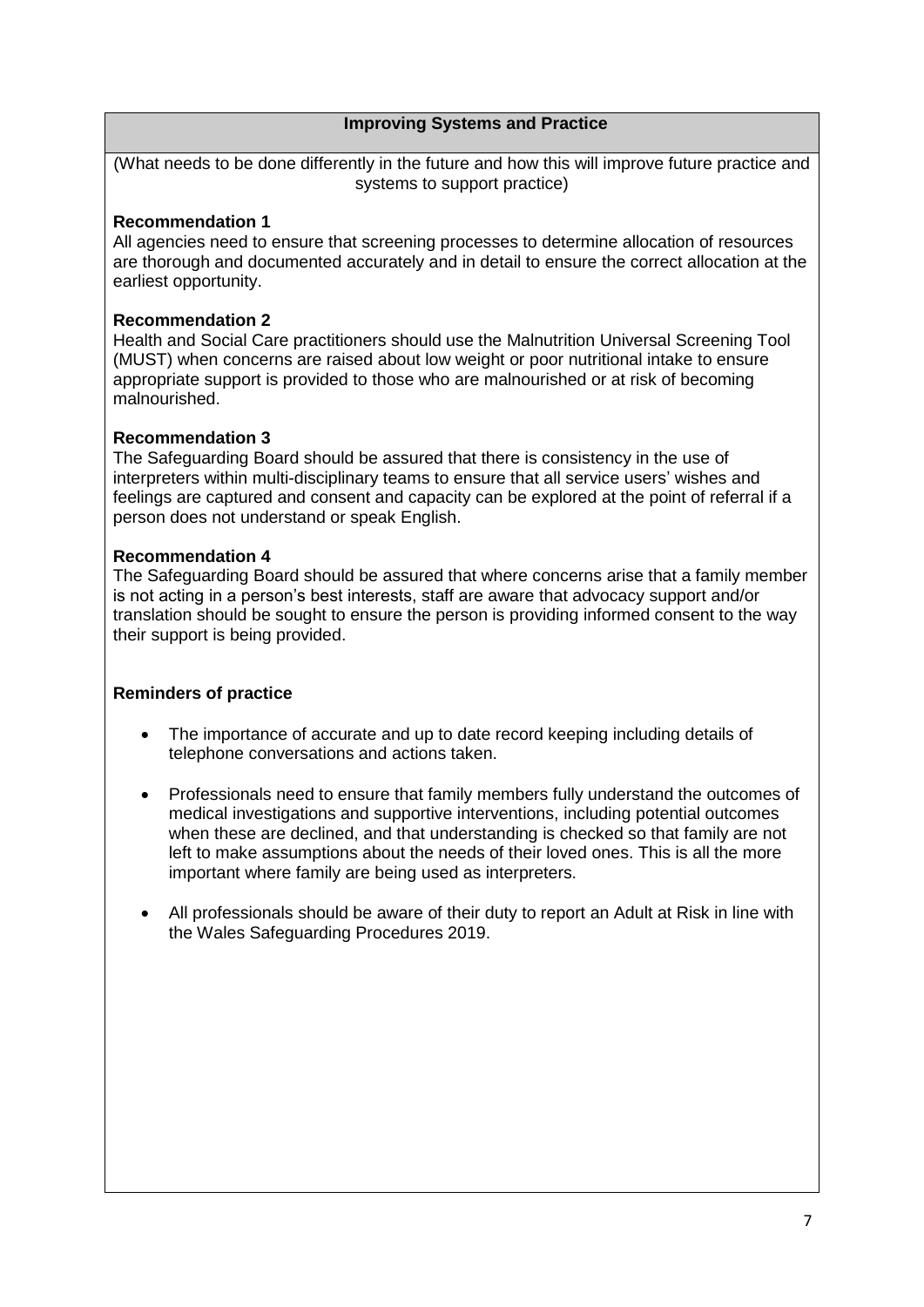| <b>Statement by Reviewer(s)</b>                                                                                                                                                                                                                                                                                                                                                                                                                                                                                        |                     |                |                                                                                                                                                                                                                                                                                                                                                                                                                                                                                                                       |              |  |  |  |  |
|------------------------------------------------------------------------------------------------------------------------------------------------------------------------------------------------------------------------------------------------------------------------------------------------------------------------------------------------------------------------------------------------------------------------------------------------------------------------------------------------------------------------|---------------------|----------------|-----------------------------------------------------------------------------------------------------------------------------------------------------------------------------------------------------------------------------------------------------------------------------------------------------------------------------------------------------------------------------------------------------------------------------------------------------------------------------------------------------------------------|--------------|--|--|--|--|
| <b>REVIEWER 1</b>                                                                                                                                                                                                                                                                                                                                                                                                                                                                                                      |                     |                | <b>REVIEWER 2</b>                                                                                                                                                                                                                                                                                                                                                                                                                                                                                                     |              |  |  |  |  |
|                                                                                                                                                                                                                                                                                                                                                                                                                                                                                                                        |                     |                | (as                                                                                                                                                                                                                                                                                                                                                                                                                                                                                                                   |              |  |  |  |  |
|                                                                                                                                                                                                                                                                                                                                                                                                                                                                                                                        |                     |                | appropriate)                                                                                                                                                                                                                                                                                                                                                                                                                                                                                                          |              |  |  |  |  |
| Statement of independence from the case                                                                                                                                                                                                                                                                                                                                                                                                                                                                                |                     |                | Statement of independence from the case                                                                                                                                                                                                                                                                                                                                                                                                                                                                               |              |  |  |  |  |
| Quality Assurance statement of qualification<br>I make the following statement that                                                                                                                                                                                                                                                                                                                                                                                                                                    |                     |                | Quality Assurance statement of qualification                                                                                                                                                                                                                                                                                                                                                                                                                                                                          |              |  |  |  |  |
| prior to my involvement with this learning                                                                                                                                                                                                                                                                                                                                                                                                                                                                             |                     |                | I make the following statement that<br>prior to my involvement with this learning                                                                                                                                                                                                                                                                                                                                                                                                                                     |              |  |  |  |  |
| review:-                                                                                                                                                                                                                                                                                                                                                                                                                                                                                                               |                     |                | review:-                                                                                                                                                                                                                                                                                                                                                                                                                                                                                                              |              |  |  |  |  |
|                                                                                                                                                                                                                                                                                                                                                                                                                                                                                                                        |                     |                |                                                                                                                                                                                                                                                                                                                                                                                                                                                                                                                       |              |  |  |  |  |
| I have not been directly concerned with<br>the individual or family, nor have I given<br>professional advice on the case.<br>I have had no immediate line<br>$\bullet$<br>management of the practitioner(s)<br>involved.<br>I have the appropriate recognised<br>qualifications, knowledge and experience<br>and training to undertake the review.<br>The review was conducted appropriately<br>$\bullet$<br>and was rigorous in its analysis and<br>evaluation of the issues as set out in the<br>Terms of Reference. |                     |                | I have not been directly concerned with<br>the individual or family, nor have I given<br>professional advice on the case<br>I have had no immediate line<br>$\bullet$<br>management of the practitioner(s)<br>involved.<br>I have the appropriate recognised<br>qualifications, knowledge and experience<br>and training to undertake the review.<br>The review was conducted appropriately<br>$\bullet$<br>and was rigorous in its analysis and<br>evaluation of the issues as set out in the<br>Terms of Reference. |              |  |  |  |  |
| <b>Reviewer 1</b><br>(Signature)                                                                                                                                                                                                                                                                                                                                                                                                                                                                                       | <b>B.Aynsley</b>    |                | <b>Reviewer 2</b><br>(Signature)                                                                                                                                                                                                                                                                                                                                                                                                                                                                                      |              |  |  |  |  |
| <b>Name</b><br>(Print)                                                                                                                                                                                                                                                                                                                                                                                                                                                                                                 | <b>Beth Aynsley</b> |                |                                                                                                                                                                                                                                                                                                                                                                                                                                                                                                                       | Paul Cotgias |  |  |  |  |
| <b>Date</b>                                                                                                                                                                                                                                                                                                                                                                                                                                                                                                            | 12.03.21            |                | <b>Date</b>                                                                                                                                                                                                                                                                                                                                                                                                                                                                                                           | 12.03.21     |  |  |  |  |
| <b>Chair of Review Panel</b>                                                                                                                                                                                                                                                                                                                                                                                                                                                                                           |                     |                |                                                                                                                                                                                                                                                                                                                                                                                                                                                                                                                       |              |  |  |  |  |
| voordwacle<br>(Signature)                                                                                                                                                                                                                                                                                                                                                                                                                                                                                              |                     |                |                                                                                                                                                                                                                                                                                                                                                                                                                                                                                                                       |              |  |  |  |  |
| <b>Name</b><br>(Print)                                                                                                                                                                                                                                                                                                                                                                                                                                                                                                 |                     | Nicola Edwards |                                                                                                                                                                                                                                                                                                                                                                                                                                                                                                                       |              |  |  |  |  |
| <b>Date</b>                                                                                                                                                                                                                                                                                                                                                                                                                                                                                                            |                     | 12.03.21       |                                                                                                                                                                                                                                                                                                                                                                                                                                                                                                                       |              |  |  |  |  |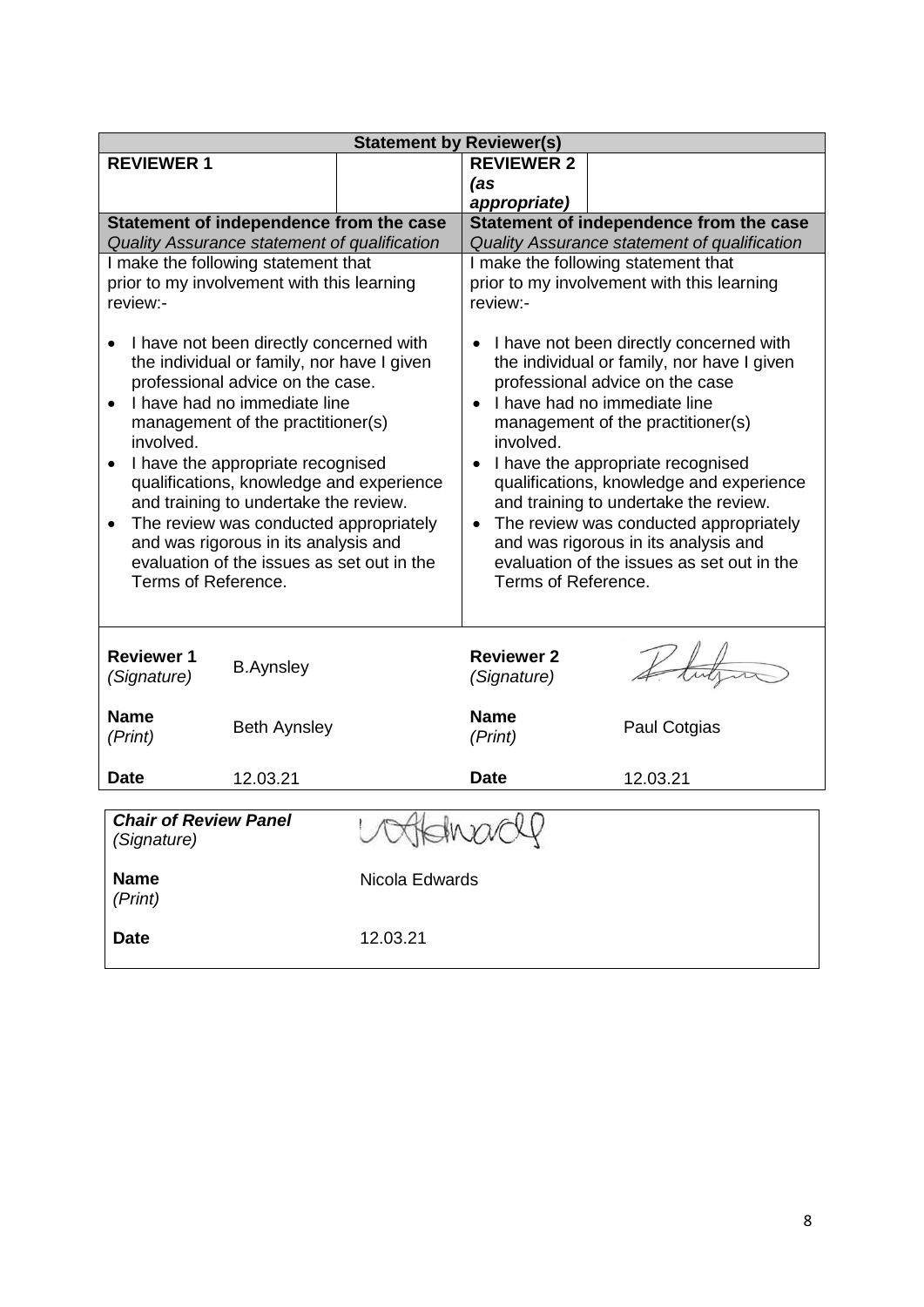# **Appendix 1**: Terms of reference **Appendix 2:** Summary timeline

#### **Adult Practice Review Process**

*To include here in brief:*

- *The process followed by the Board and the services represented on the Review Panel.*
- *A learning event was held and the services that attended.*
- *Family members had been informed, their views sought and represented throughout the learning event and feedback had been provided to them.*

The Chair of the West Glamorgan Practice Review Management Group (PRMG) made a recommendation to the Chair of the West Glamorgan Safeguarding Board on the 21<sup>st</sup> October 2019 that a concise APR should be undertaken in respect of WGA S14 2019.

The services represented on the panel consisted of:

- Swansea Bay UHB
- Swansea Local Authority Adult Services

WAST and South Wales Police provided timelines but were not required as panel members.

A virtual learning event was held using Microsoft Teams on the 23<sup>rd</sup> of September 2020 due to Covid restrictions in place at the time. Practitioners from the following agencies attended:

- Swansea Bay UHB
- Swansea Local Authority Adult Services
- WAST

The Reviewers spoke separately with the District Nurse, the GP and the Care of the Elderly Consultant as they were unable to attend the learning event. Comments and feedback from these discussions have informed the report.

In line with Welsh Government guidance, Adult A's sons and daughter were notified in writing of the decision to undertake the Adult Practice Review and Adult A's daughter accepted the opportunity to speak with the reviewers. This took place over the phone due to Covid restrictions in place at the time. The family will be provided the opportunity to view the final report.

 $\Box$  Family declined involvement